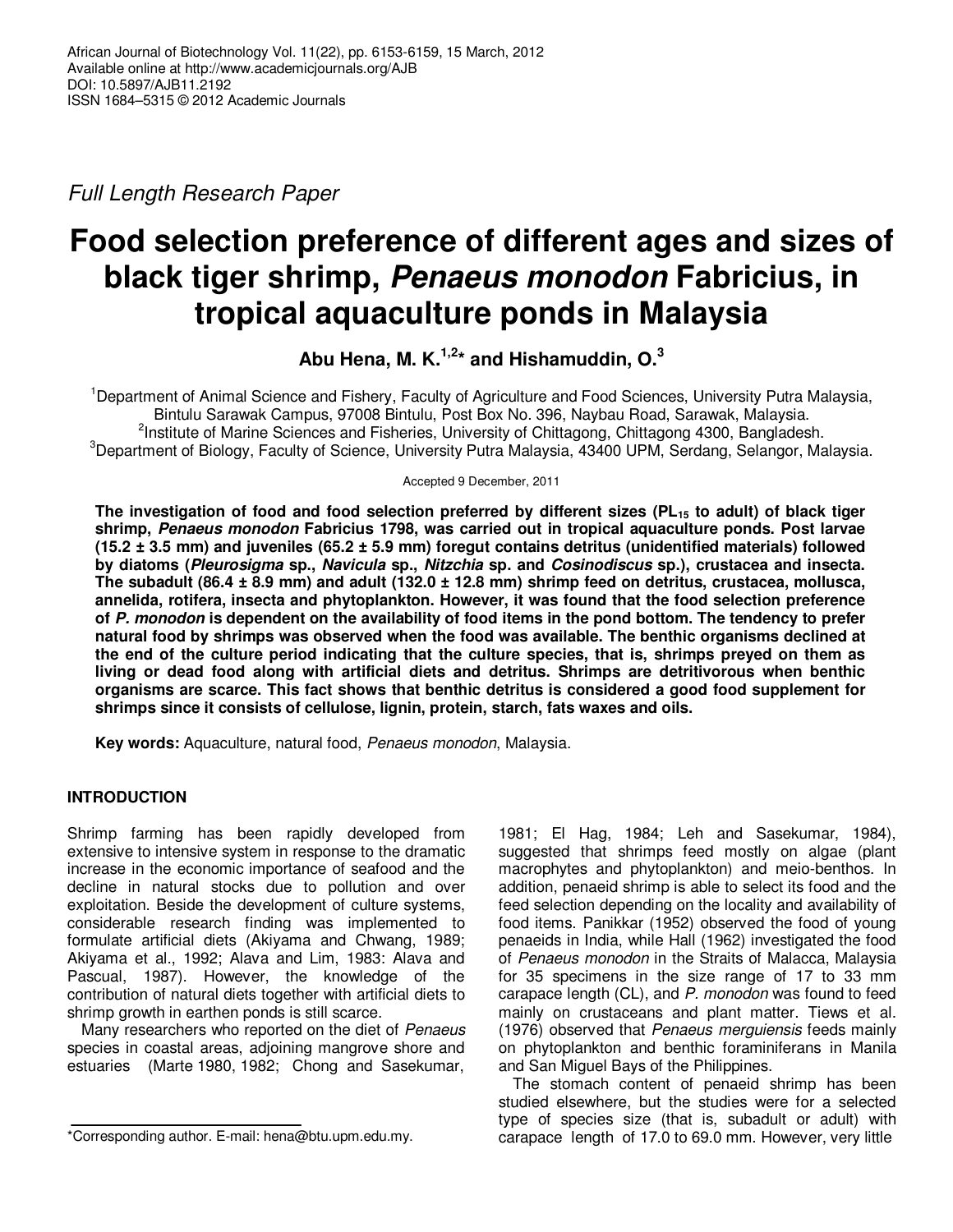study has been conducted for *P. monodon* in regard to different sizes, that is, body weight, body, carapace and rostrum length from post larvae (PL) to adult in the culture ponds. Keeping these views in mind, this study aimed to investigate the feeding behavior from the PL to adult stage of *P. monodon* during the whole culture period. It is hoped that the present paper will help to give an understanding of the feeding biology and behavior of *P. monodon* in the different life stages of shrimps through out the culture period in tropical aquaculture ponds. Lastly, the findings of this study will help to reduce the aquaculture costs in terms of natural food management and their availability in the culture ponds of the tropics.

### **MATERIALS AND METHODS**

This study was conducted in LPP (Lembaga Pertubuhan Peladang) shrimp farm Malacca, Malaysia (2° 08' 50" N and 102° 24' 00" E). Two culture ponds were selected for this study. Between the two ponds, one pond was three years old and considered as an aged pond (4225  $m^2$ ), while the other one was newly constructed by clearing mangroves and considered as a new pond (4355 m<sup>2</sup>). The culture ponds were prepared by draining and drying. Surface sludge was removed manually by flashing with hose pipe in the aged pond. Lime was applied at 4.75 t in the aged pond and 3.52 t in the new pond. Tea seed cake (TSC) was used at 0.5 t in the new pond, whereas, no TSC was applied in the aged pond. At the beginning, the pond was filled with about 20.0 to 30.0 cm depth of water, which allowed the growth of phytoplankton and was kept for one week. Water depth was then adjusted to 1 m prior to stocking. Stocking density was 19 PL  $15/m^2$  both in the aged pond and the new pond. During the culture period, 50% of water was changed once in the aged pond. However, in the new pond 50% of water was changed three times through out the culture period. The water was discharged through a channel to the adjacent water body and refilled through pump from reservoir. A commercial 35 to 40% protein shrimp growout feed (Gold Coin, Singapore) was given at 10% body weight/day for the first month and 4 to 6% for the rest of the culture period. The management of all the culture ponds was controlled and done by the owner of the farm so it was considered as a case study. Therefore, it was not possible to set up any experiment in the pond to maintain all parameters in uniform condition.

#### **Collection of shrimp**

Shrimp sample at the various stages of their life cycle was collected at every three-week interval from the culture ponds. A total of 98 shrimps at the different stages from the selected ponds were studied. PL  $(13.2 \pm 4.0 \text{ mm})$  were collected from the supplied hatchery before stocking them into the ponds. Other shrimp samples were collected during every visit from the feeding trial prior to the administering of feed. Collected shrimps were preserved in 10% buffer formalin as soon as possible after collection and brought back to laboratory for further analysis. Morphological characteristics, that is, body weight, body length, carapace length and rostrum length were recorded for each specimen prior to dissection.

#### **Estimation of foregut content**

The foregut contents of shrimp were examined for their composition

and occurrence. Only the food of anterior chamber of the stomach was considered so as to avoid the food that has been ground as a fine powder by the gastric armature in the posterior chamber. The fullness of the foregut was determined visually and classified as follows: 1, fully swallowed with food; ¾, full, but not swallowed; ½, full; ¼, containing a few but considerable amount of food; 0 - empty with very few amount of fine debris (Chong and Sasekumar, 1981).

The gut from each shrimp ( $PL_{15}$  to adult) was opened under a dissecting microscope (LEICA MZ6) and then emptied into 70% alcohol in a Petri dish and thoroughly examined. Gut content were examined microscopically and all identifiable food items were noted in order to determine the percentage of volumetric composition and frequency of occurrence of the food items present. The percentage of volumetric composition of each food item was described according to Thong and Sasekumar, (1984) as the ratio of the volume displaced to the total volume of stomach contents detected by the procedure. The eye estimation method using a grid marking (0.5 x 0.5 cm) was used. The number of squares occupied by each food item was counted and then converted into the percentages of the total number of squares occupied by all the food items.

The percent occurrence of each food item in the foregut was estimated as follows:

(Number of individual food item in the shrimp foregut / Total number of foregut examined for that species)  $\times$  100

Food items were identified as far as possible in most cases to the family level following Mori (1964), Chihara and Murano (1997), Arvin (1977), Wickstead (1965), Newell and Newell (1963), Arnold and Birtles (1989), Chuang (1961), Berry (1964 and 1972), Giere (1993), Day (1967) and Fauchald (1977). The food items were classified as unidentified debris (pellets, decaying plant fragments, algae, mangrove roots, grit and unrecognizable material) insecta, rotifera, phytoplankton, crustacean, mollusca, and annelida. In the case of larger stomach, sub samples of the homogenized contents were investigated.

#### **Collection of Benthos**

The abundance of macro and meiobenthos was investigated at every three-week interval. Ekman grab sampler covering an area  $225$   $\text{cm}^2$  was used for macro- benthos collection. Three samples were collected at every three-week interval in a diagonal direction (corner to corner) from each pond. For meiobenthos collection, Ekman grab sampler was brought down into the sediment as slow as possible by using a long wooden bar instead of a rope to avoid the turbulence of pond bottom. Later on, a 2 cm tube core was used inside the Ekman grab to collect meiobenthos (Prof Dr Yoshihisa Shirayama, University of Tokyo, personal communication). All samples were preserved immediately with 10% buffered formalin mixed with one to two drops of rose Bengal. Rose Bengal was used to make the collected specimens to be visible easily during the culture period. In the laboratory, the samples were sieved through a 1000 µm mesh screen to retain macrobenthos and 53 µm mesh screen for meiobenthos. All macrobenthos and meiobenthos were observed and identified under the compound (LEICA Zoom 2000) and dissecting microscope (LEICA MZ6). The organisms were counted and calculated for total amount in  $\mathsf{m}^2$  for macrobenthos and 10  $cm<sup>2</sup>$  for meiobenthos.

## **RESULTS AND DISCUSSION**

The frequency of foregut studied in the different ages and sizes of *P. monodon* shrimp in regard to fullness is shown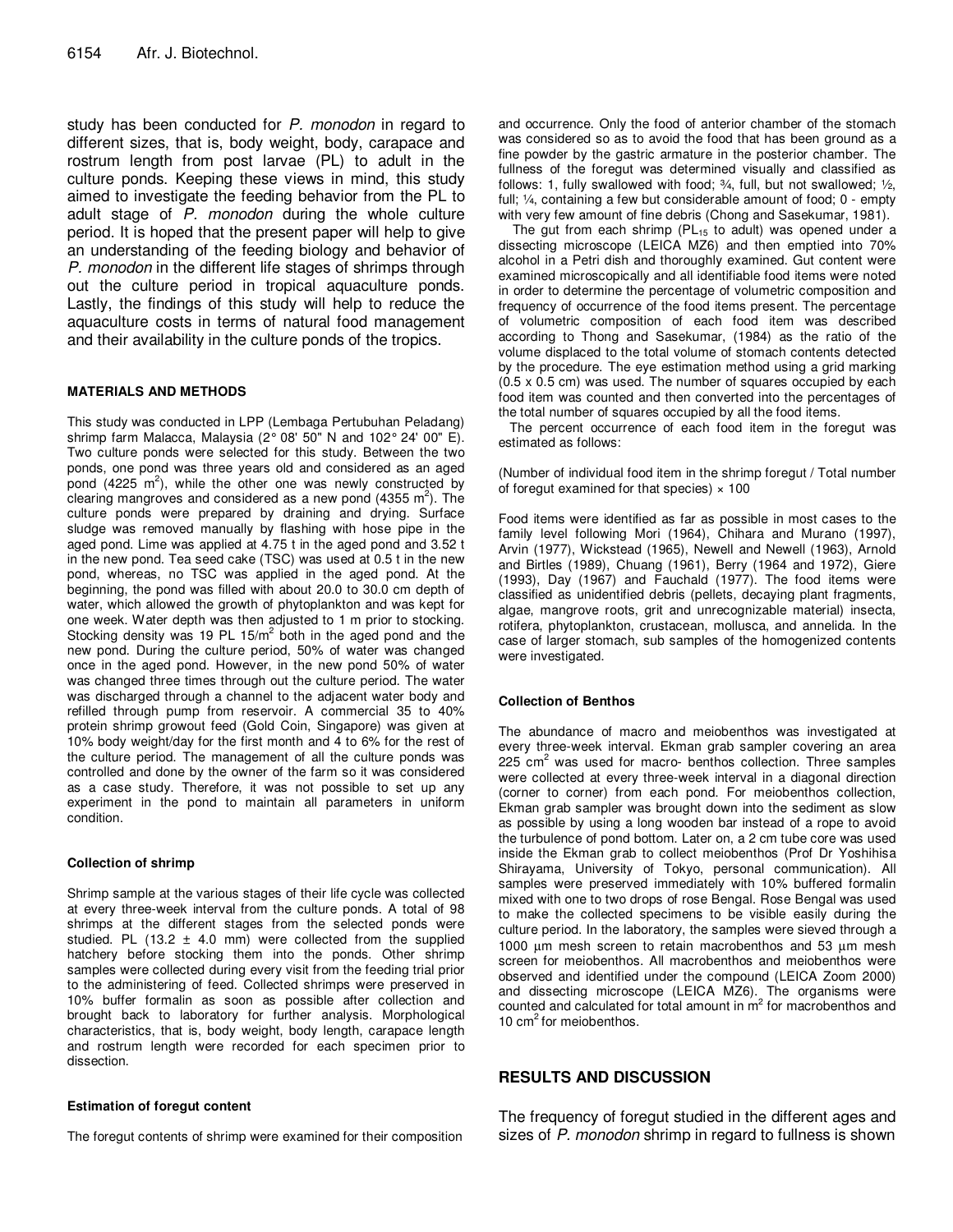| Shrimp size                                                                                                | <b>Stomach fullness</b><br>$\frac{1}{2}$<br>1<br>0<br>$\frac{1}{4}$<br>$\frac{3}{4}$ |   |                |                         |                | <b>Shrimp</b><br>studied |
|------------------------------------------------------------------------------------------------------------|--------------------------------------------------------------------------------------|---|----------------|-------------------------|----------------|--------------------------|
| $PL_{15}$<br>BL 9.5 - 13.0 mm<br>RL 1.0 - 2.0 mm<br>CL 2.0 - 3.0 mm<br>BW 2.2 - 7.3 mg                     | $\mathbf{2}$                                                                         |   | 9              |                         | $\overline{c}$ | 13                       |
| $1st$ Week (PL <sub>30</sub> )<br>BL 16 - 22 mm<br>RL 4.0 - 5.0 mm<br>CL 4.0 - 5.0 mm<br>BW 18.9 - 67.1 mg | 1                                                                                    |   | $\overline{4}$ | $\overline{2}$          | 4              | 11                       |
| 4 <sup>th</sup> Week (Juvenile)<br>BL 52 - 71 mm<br>RL 11 - 13 mm<br>CL 11 - 16 mm<br>BW 0.963 - 1.59 g    | $\overline{c}$                                                                       |   | $\overline{7}$ | $\overline{\mathbf{c}}$ | 2              | 13                       |
| 7 <sup>th</sup> Week<br>BL 75 - 102 mm<br>RL 13 - 18 mm<br>CL 18 - 24 mm<br>BW 2.51 - 5.99 g               | $\overline{7}$                                                                       |   | 6              | $\mathbf{2}$            | $\overline{c}$ | 17                       |
| 10 <sup>th</sup> Week<br>BL 91 - 125 mm<br>RL 16 - 24 mm<br>CL 22 - 32 mm<br>BW 4.31 - 13.18 g             | 2                                                                                    | 3 | 3              | $\overline{4}$          | 3              | 15                       |
| 13 <sup>th</sup> Week<br>BL 125 - 155 mm<br>RL 24 - 35 mm<br>CL 31 - 39 mm<br>BW 13.38 - 24.39 g           | 5                                                                                    | 3 | 5              | 1                       | 3              | 17                       |
| 16 <sup>th</sup> Week<br>BL 155 - 162 mm<br>RL 30 - 34 mm<br>CL 41 - 45 mm<br>BW 24.81 - 30.81 g           |                                                                                      | 1 | 2              | 2                       | 7              | 12                       |

**Table 1.** Frequency of stomach studied in the different ages and sizes of *P. monodon* from the aquaculture ponds.

CL, Carapace length; BW, body weight, BL, body length; RL, rostrum length.

 in Table 1. The study found that the foregut of shrimp contained a wide variety of food and this depended on shrimp size and age, as well as availability of benthic and pelagic organisms in the ponds. Unidentified debris was common and found in all sizes and ages of foregut of the

shrimps throughout the culture period. The percentage of volumetric composition of unidentified debris ranged from 27.72 to 95.01%. Compared to other food items, unidentified materials were found to be in higher amounts during the early stages of the shrimps ( $PL_{15}$  to  $PL_{30}$ ) as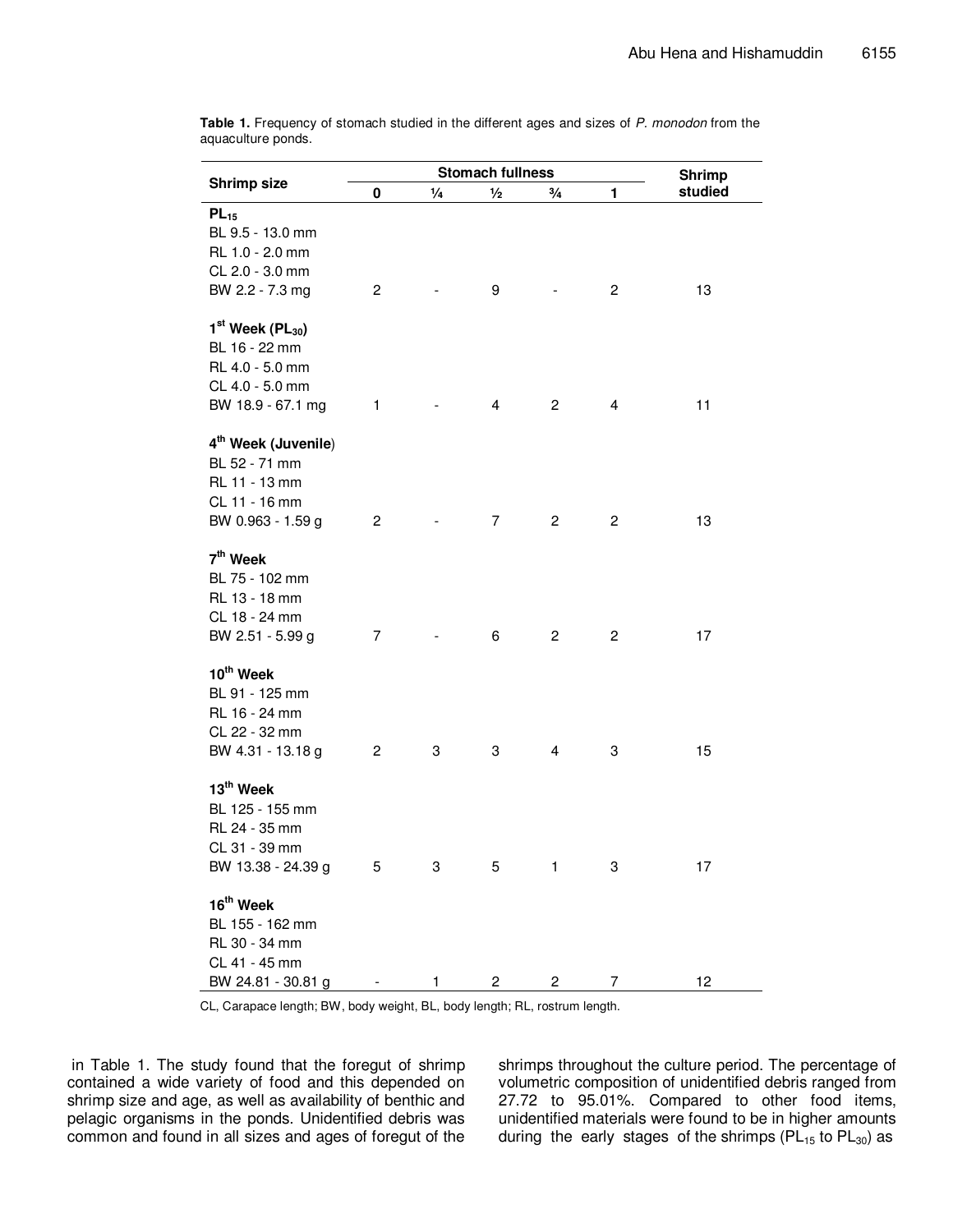these stages prefer to consume plant materials such as algal mat (lablab), small particles and phytoplankton, which may easily decompose into non-defined detritus accumulation that are difficult to identify due to their poor physical state. Phytoplankton present was 54.1% in juvenile shrimps followed by crustacea (9.79 to 28.06%), rotifera (5.26 to 22.66%), annelida (3.88 to 18.67%) and gastropoda (1.01 to 6.03%) at the subadult through adult stage of shrimps (Figure 1 and Plate 1). The volumetric composition in the stomach of adult shrimps (16th week) consisted of 16.24% Mysid. However, it is still unknown whether organisms preyed upon by shrimps were dead or alive before consumption. The large and fast moving organisms were probably not preyed upon, but consumed while dead.

Beside detritus, the other food items consisted of crustacea (mainly copepoda), rotifera and phytoplankton in the foregut of  $PL_{15}$  to juvenile shrimp stages (Figure 1). Various earlier researches support this study that detritus is the primary food in shrimp ponds, regardless of the abundance of different live food organisms (Bombeo et al., 1993). Studies by Bombeo et al. (1993) stated that detritus was the common food item in the foregut of PL *P. monodon* followed by copepoda remains and diatoms. Kumari et al. (1978) stated that detritus have higher nutritive energy value than the live phytoplankton and zooplankton. Furthermore, Panikkar (1952) also observed that the food of penaeid shrimps consist of organic detritus, algal materials and microorganisms.

The subadult and adult shrimps' foregut contains detritus, crustacea, annelida, gastropoda and rotifera (Figure 1). Detritus (unidentified materials) ranked the highest in terms of frequency of occurrence in all shrimp gut contents (58.82 to 100%). The percentage occurrence of detritus was increased to 100% at the end of culture period, while other benthic organisms were less in the foregut of shrimps. This fact indicates that the foregut of all the studied shrimps was full with detritus at the end of culture cycle, coinciding with lower amounts of edible benthos in the ponds (Figures 1, 2 and 3). Quasim and Easterson (1974) reported that shrimps were shown to assimilate 93% of estuarine detritus. In the group of crustacea, copepoda was the major food item preyed by all sizes and ages of shrimps throughout the culture period, which cover 16.67 to 90.91% of the occurrence. May be this is due to presence of copepoda throughout the duration of culture period in the ponds. Chen and Chen (1992) stated that PL and juvenile *P. monodon* feed heavily on live zooplanktons which were found to have significantly decreased in ponds after the inoculation of PL shrimps in Taiwan. Rubright et al. (1981) suggested that the transformation of zooplankton populations into detritus could enrich the benthic food chain in culture ponds. Compared to other stages of shrimps ( $PL_{15}$  to subadult), the zooplankton fragments were less in the foregut content of adult shrimps indicating that the small size of zooplankton may be the main reason for the

rejection of its role as a direct food source for the adult benthic shrimps. Mollusca were present in the foregut of subadult (86.4  $\pm$  8.9 mm) and adult (132.0  $\pm$  12.8 mm) shrimps when they were available in the ponds and were preyed upon by these stages of shrimps.

The present result indicates that subadult and adult *P. monodon* are omnivorous scavengers which feed on variety of benthic materials and organisms, that is, detritus, copepoda, ostracoda, mysidacea, nauplii, insecta, gastropoda, bivalva, ploychaeta, rotifera and phytoplankton, and eat all these food items when they are available in the culture ponds. Hall (1962) found out that the penaeid shrimps consume crustacea, plant matter, annelida, mollusca and small fish in estuarine water. Chong and Sasekumar (1981) stated that organic detritus probably supplement when other preferred food items are inadequate. It is not well known whether shrimps directly utilize detritus, however, unidentified detritus was observed in the foregut. The detritus is known to serve as a substrate for microorganisms, that is, bacteria (Boyd, 1995). However, these microbes are probably more important for the culture species since it consists of cellulose, lignin, protein, starch, fats, waxes and oils (Darnell, 1974; Boyd, 1995). Dall (1968) also suggested that the bacterial colonies might be an important component of diet for penaeid shrimps.

Generally, with the exception of grastropoda, the total benthos abundance in both ponds decreased gradually throughout the culture period (Figure 2). This fluctuation of gastropoda abundance may be due to the rejection of bigger size (1.46 ± 0.67 cm) of *Telscopium telescopium*, which shrimps may be unable to prey upon and consume. The meiobenthos declined gradually as the culture period progressed (Figure 3). However, the selection of food preferred by *P. monodon* depended on the availability of food items in the ponds. The tendency to prefer natural food by the shrimps was found when these organisms were present in the studied ponds. Comparatively, a higher percentage of food items was found in the foregut of the shrimps collected from aged pond since it contained a higher amount of benthic organisms than the new pond (Figures 2 and 3). However, the decrease of overall benthic organisms may be due to the predation of the shrimps throughout the culture period or may because of organic matter input into the ponds from uneaten feed, fecal matters and dead organisms, which produce toxic gases for benthic dwellers as well as for culture species shrimp.

## **ACKNOWLEDGEMENTS**

The authors highly acknowledge the Department of Biology, Faculty of Science and Environmental Studies for providing facilities, and Malaysian Government for providing funds through the project No. 01-02-04-0529- EA001 of Intensification of Research in Priority Areas (IRPA).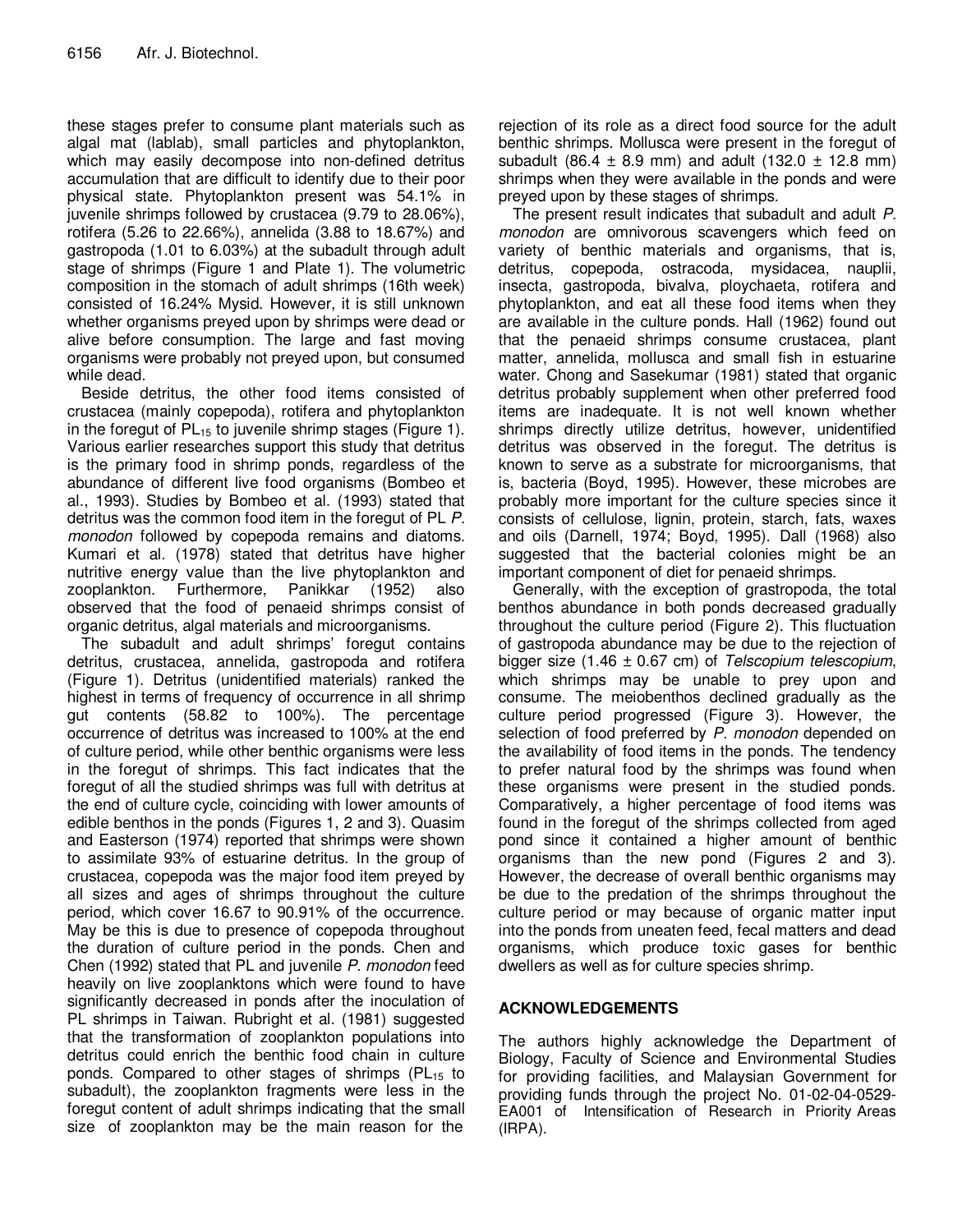

**Figure 1.** Percentage volumetric composition of different stages of *P. monodon* in aquaculture ponds. [A] PL<sub>15</sub> (carapace length (CL) 2.0<br>to 3.0 mm); [B] 1<sup>st</sup> week PL<sub>30</sub> (CL- 4.0 to 5.0 mm); [C] 4<sup>th</sup> week, Juvenile (



**Figure 1.** Contd.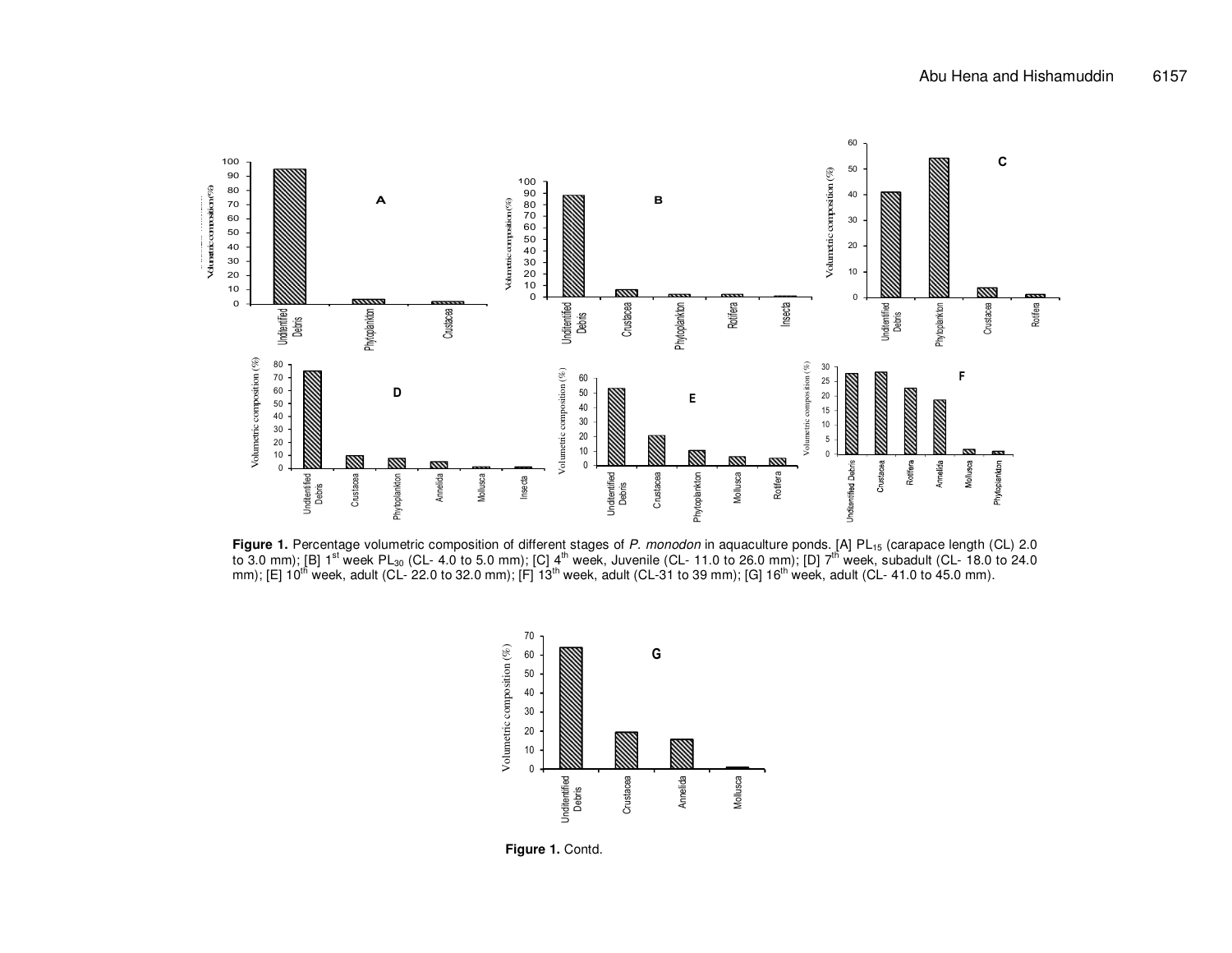

**Plate 1.** Appendages or body parts of natural food organisms found in the stomach of shrimp during different study periods. [A] Phytoplankton (4th week; x32); [B] crustacean appendages (7th week; x8); [C] ostracodes (7th week; x16;) [D] gastropod (10th week; x20); [E] Crustacean mouth organ (10th week; x16); [F] polychaetes (10th week; x20) [I] Rotifer (13th week; x12); [G] polychaetes (16th week; x10); [H] mysid (Crustacean) appendage (16th week; x10).



**Figure 2.** Total macrobenthos populations of *P. monodon* aquaculture ponds throughout the culture cycle.



**Figure 3.** Total Meiobenthos population of *P. mondon* aquaculture ponds throughout the culture cycle.